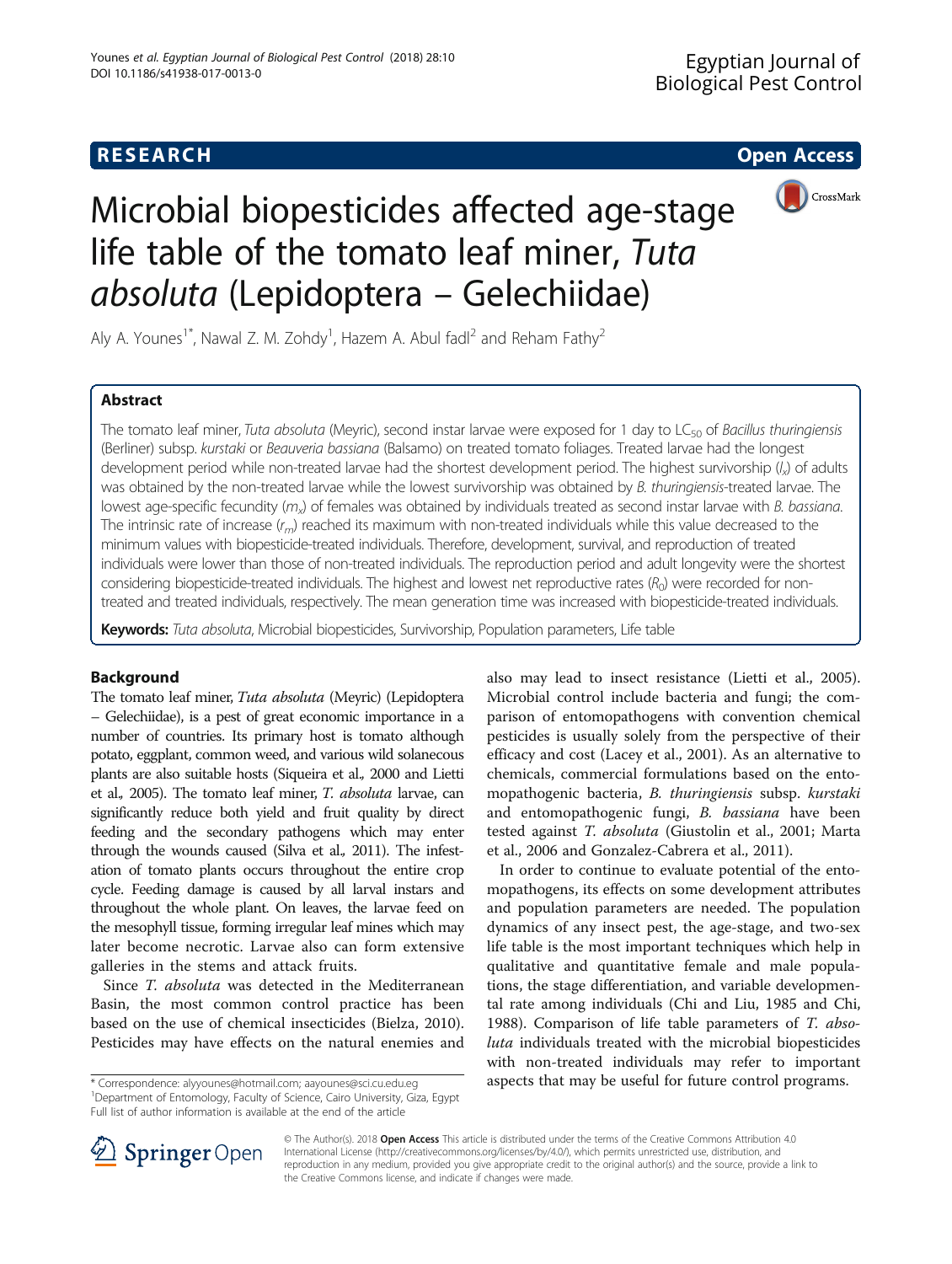The objective of this study is to elucidate novel aspects considering development, survival, and fecundity of the tomato leaf miner, T. absoluta, after treated the second instar larvae with the two microbial biopesticides, Bacillus thuringiensis (Berliner) subsp. kurstaki and Beauveria bassiana.

# Materials and methods

#### The insect colony

The tomato leaf miner, Tuta absoluta, colony was established with larvae collected from tomato fields at EL-Natron Valley area (30° 30′ 26″ N, 13° 30′ 03″ E). The moth adults emerged from larvae reared on leaves of different tomato cultivars were collected to be used in the development of the colony. In order to obtain the same age eggs, 15 pairs of both sexes of the moth were kept inside a plastic oviposition container (30 cm diameter, 20 cm height) sealed at the top with a fine mesh net. After 24 h, the laid eggs were collected from the container. Each egg was transferred into a 10-cm Petri dish. Fresh tomatoes' leaves were provided for larval feeding in dishes and were replaced every other day. The fourth instar larvae were transferred into small plastic tubes (3 cm diameter, 6 cm depth) till pupation. Experiments began following the rearing of three generations of T. absoluta under laboratory conditions. The insect colony and the experiments were conducted in a  $(3 \times$ 4 m) greenhouse equipped with a drip irrigation system located at Biological Control Laboratory, Agricultural Research Center, Giza. The average temperature during the experiments was  $25 \pm 3$  °C with relative humidity ranging from 70 to 85% and a photoperiod of 14:10 h (L:D).

#### The microbial biopesticides

The first microbial biopesticide, Bacillus thuringiensis subsp. kurstaki, is a member of the genus Bacillus, adverse group of spore-forming bacteria Dipel-2x. The commercial formulation (wettable powder) of B. thuringiensis kurstaki (32,000 IU/mg) was used in this bioassay. The second biopesticide used in this study was Bio-Bower, the commercial formulation of entomopathogenic fungus, Beauveria bassiana provided by T. Stanes and Company Limited, India.

#### Bioassay activity of the microbial biopesticides.

This study was designed to determine the efficacy of B. thuringiensis and B. bassiana when T. absoluta larvae fed on treated tomatoes leaves. Five concentrations of 0.05, 0.1, 0.2, 0.4, and 0.5 mg B. thuringiensis powder/ml H<sub>2</sub>O and also five concentrations of  $1 \times 10^7$ ,  $0.5 \times 10^7$ ,  $0.25 \times 10^7$ ,  $0.125 \times 10^7$ , and  $0.063 \times 10^7$  *B. bassiana* Bio-Bower/ml  $H_2O$  were used. Five replicates (each replicate involved 10 larvae) per concentration were tested. Tomato seedlings' pots of approximately 45 days old were

embedded in each concentration then transferred to a clean filter paper for allowing water to evaporate. The second instar larvae (2 days old) were used in this bioassay. The larvae were starved for 24 h before the begging of feeding. After 24 h of treatment, treated larvae were transferred to new clean Petri dishes (10 cm × 3 cm) with new clean fresh tomato seedling pots. The numbers of larval mortality were recorded daily and also the pots of tomatoes were changed daily until pupation. The average cumulative mortality percentage of larvae was calculated for each concentration. Mortality was corrected with Abbott's formula (Abbott, [1925](#page-6-0)), and all *B. thuringiensis* or *B. bassiana* data were subjected to probit analysis (Finney, [1971\)](#page-6-0) also the  $LC_{50}$ ,  $LC_{90}$ , and 95% confidence limits.

#### Host plant source

Young foliage (45 days old) of tomato plants was used in this study. All foliage tested in this laboratory experiments was collected from field grown plants free of pesticide and chemical fertilizers.

#### Development and survival of the immature stages

Ten female and ten male moths (newly emerged) were collected from larvae reared on normal host plants. The moths were provided with 10% sucrose solution and allowed to mate for 1–2 days in containers  $(25 \times 15 \times$ 10 cm). The mated moths were transferred to new cages  $(15 \times 10 \times 5$  cm), one female/cage. The top of the cage was cut-off and replaced with a covering of fine mesh gauze. Host plant leaves were replaced with a fresh one on a daily basis. Thirty 2-day-old larvae (second instar) were treated with  $LC_{50}$  of B. thuringiensis kurstaki while other 30 larvae of the same age were treated with the  $LC_{50}$  of *B. bassiana* and left for 24 h. After treatment, the larvae were transferred to new clean Petri dishes provided by normal tomatoes' foliage. Non-treated 30 larvae of the same age used as control. Development of larvae and pupae were observed in the growth chamber under similar conditions. Survival rate and developmental time were recorded daily for all immature stages; also, the sex of emerged adults was determined.

# Reproduction and population growth parameters Adult longevity and reproduction

Moths emerged from larvae treated as second instar by the  $LC_{50}$  of *B. thuringiensis* or *B. bassiana* and also those emerged from non-treated larvae were allowed to mate for 1–2 days. Mated moths were transferred to a new container  $(25 \times 15 \times 10)$  cm, one female per container) and supplied with 10% sucrose solution. The females were provided with fresh foliage every day for oviposition. The foliage was collected every day to determine the number of eggs deposited until the death of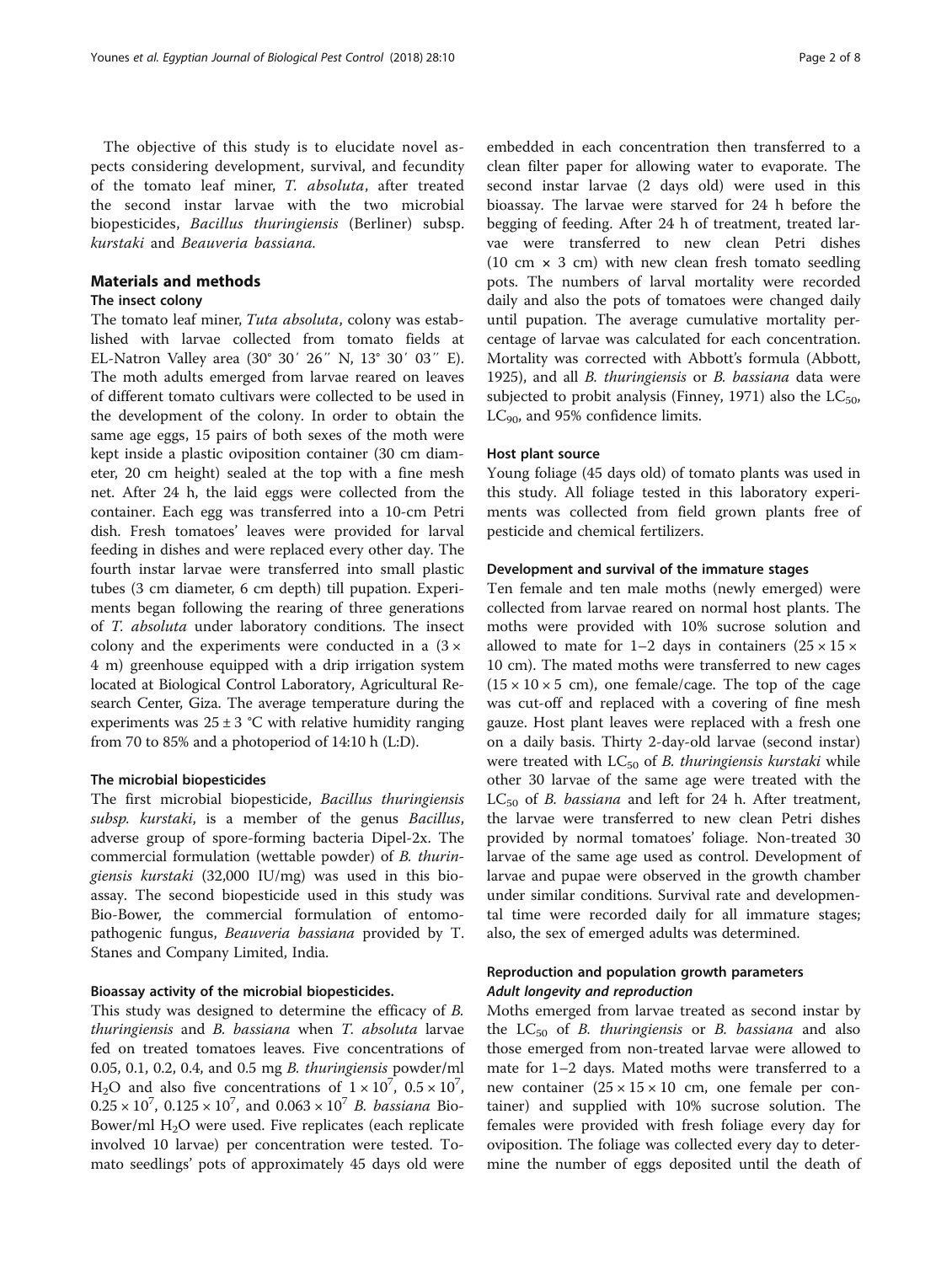each adult female. The pre-oviposition period, oviposition period, post-oviposition period, adult longevity, and age-specific fecundity were determined.

#### The intrinsic rate and life table parameters

Data on the developmental times of immature individuals and adult reproduction were combined to create the effects of the two biopesticides on the life tables of T. absoluta. For each experiment, the following parameters, as defined by Carey ([1993](#page-6-0)) and Gotelli [\(1998\)](#page-7-0), were calculated depending on the basic concept of life table theory (Lotka-Euler formula).

$$
\sum_{x=0}^{\infty} e^{-r_m x} l_x m_x = 1
$$

where x is the age (days),  $l<sub>x</sub>$  is the age-specific survival, and  $m<sub>x</sub>$  is the average number of female offspring of a female at age x. The  $r_m$  is the intrinsic rate of increase for the population. In addition to  $r_m$ , the other life table parameters, including net reproductive rate ( $R_0 = \sum l_x$  $m_x$ ), generation time  $(T = \Sigma x l_x m_x / R_0)$ , finite rate of increase ( $\lambda = e^{rm}$ ), and population doubling time (DT = ln  $2/r_m$ ) were calculated.

#### Statistical analysis

Firstly, variables were tested for normality before analysis. Data were analyzed by one-way analysis of variance (ANOVA) followed by comparison of the means with Tukey test at  $\alpha = 0.05$  using software GraphPad Instat ([2009\)](#page-7-0).

## Results and discussion

#### Toxicity of biopesticides

Toxicity of B. thuringiensis subsp. kurstaki and B. bassiana against second instar larvae of T. absoluta is shown in Table 1. Obtained data showed that the  $LC_{90}$  of B. *thuringiensis* was 17.3-folds more than the  $LC_{50}$  of the same pathogen with a slope of  $1.33 \pm 0.34$ . The obtained B. thuringiensis-LC<sub>90</sub> was 4.16 mg/ml while the obtained  $LC_{50}$  was 0.24 mg/ml. On the other hand, the  $LC_{90}$  of B. *bassiana* (48.9 × 10<sup>7</sup> spore/ml) was 27.2-folds than the obtained  $LC_{50}$   $(1.8 \times 10^{7} \text{ spore/ml})$  with a slope of 0.48 ± 0.24.

#### Development of treated second instar T. absoluta larvae

Table [2](#page-3-0) and Fig. [1](#page-3-0) show the developmental period and survival of T. *absoluta* treated as second instar larvae by

the  $LC_{50}$  values of *B. thuringiensis* or *B. bassiana*. All eggs hatched successfully; the duration of egg hatching ranged from  $5.93 \pm 0.13$  to  $6.3 \pm 0.12$  days. Total periods of larval stage were  $14.75 \pm 0.03$ ,  $15 \pm 0.04$ , and  $10.96 \pm 0.04$ 0.15 days considering B. thuringiensis-treated, B. bassiana-treated, or non-treated larvae, respectively. Statistically, significant difference was found when comparing B. thuringiensis- or B. bassiana-treated larvae with nontreated larvae  $(F_{(2,58)} = 98.87; P < 0.0001)$ . The longest period of larval duration was determined with B. bassiana-treated larvae while the shortest developmental period was determined with the non-treated larvae. The pupal period was influenced in the treated and nontreated larvae. The pupal duration varied from  $10.94 \pm$ 0.26 days in case of B. thuringiensis-treated larvae to  $8.29 \pm 0.14$  days for non-treated larvae. There was a significant difference between treated (B. thuringiensis or B. *bassiana*) and non-treated larvae  $(F_{(2,58)} = 43.47; P <$ 0.0001). The longest pupal period was determined in those larvae treated with B. thuringiensis while the shortest pupal period was determined in non-treated larvae. For the total development time, the shortest one was estimated for the non-treated larvae  $(25.21 \pm$ 0.38 days). On the other hand, the total developmental period increased to  $31.57 \pm 0.42$  and  $32.07 \pm 0.51$  days, considering B. thuringiensis- and B. bassiana-treated larvae, respectively. The microbial biopesticides (B. thuringiensis and B. bassiana) significantly affected the total developmental period in comparison with non-treated larvae  $(F_{(2,58)} = 175; P < 0.0001)$ .

In this study, the mean larval periods varied from 10.96 to 15 days considering the non-treated and B. bassianatreated larvae. Pereyra and Sanchez [\(2006](#page-7-0)) found out that at 25 °C the larval periods of the tomato leaf miner were 12.14 and 14 days on tomato and potato plants, respectively. Erdogan and Babaroglu ([2014\)](#page-6-0) reported that total larval period of T. absoluta was 10.97 days at 25 °C when fed on non-treated tomato cultivars; the same result was obtained also by Nouri-Ganbalani et al. ([2016](#page-7-0)). The pupal period of the tomato leaf miner varied from 8.29 to 10.94 days taken into consideration the non-treated and B. thuringiensis-treated larvae, respectively. Torres et al. ([2001](#page-7-0)) found the pupal period of the tomato leaf miner ranged from 7 to 9 days when the larvae reared on normal (non-treated) tomato cultivar.

In our study, the total developmental time of T. absoluta varied from 25.21 days on non-treated cultivar to 31.57 and 32.07 days on B. thuringiensis- or B. bassiana-

Table 1 Lethal concentrations of B. thuringiensis and B. bassiana against second instar larvae of T. absoluta

| Biopesticides            | LL50.            | 95% confidence limits                   | LLgn             | 95% confidence limits                      | Slope         |
|--------------------------|------------------|-----------------------------------------|------------------|--------------------------------------------|---------------|
| B. thuringiensis (mg/ml) | 0.24             | $0.16 - 0.48$                           | 4.16             | 1.35–6.48                                  | $1.33 + 0.34$ |
| B. bassiana (spore/ml)   | $1.8 \times 10'$ | $1.2 \times 10^{7} - 9.5 \times 10^{7}$ | $489 \times 10'$ | $10.9 \times 10^{7} - 100.4 \times 10^{7}$ | $0.48 + 0.24$ |

The larvae treated for only 24 h and the larval mortality were recorded and corrected with the control until pupation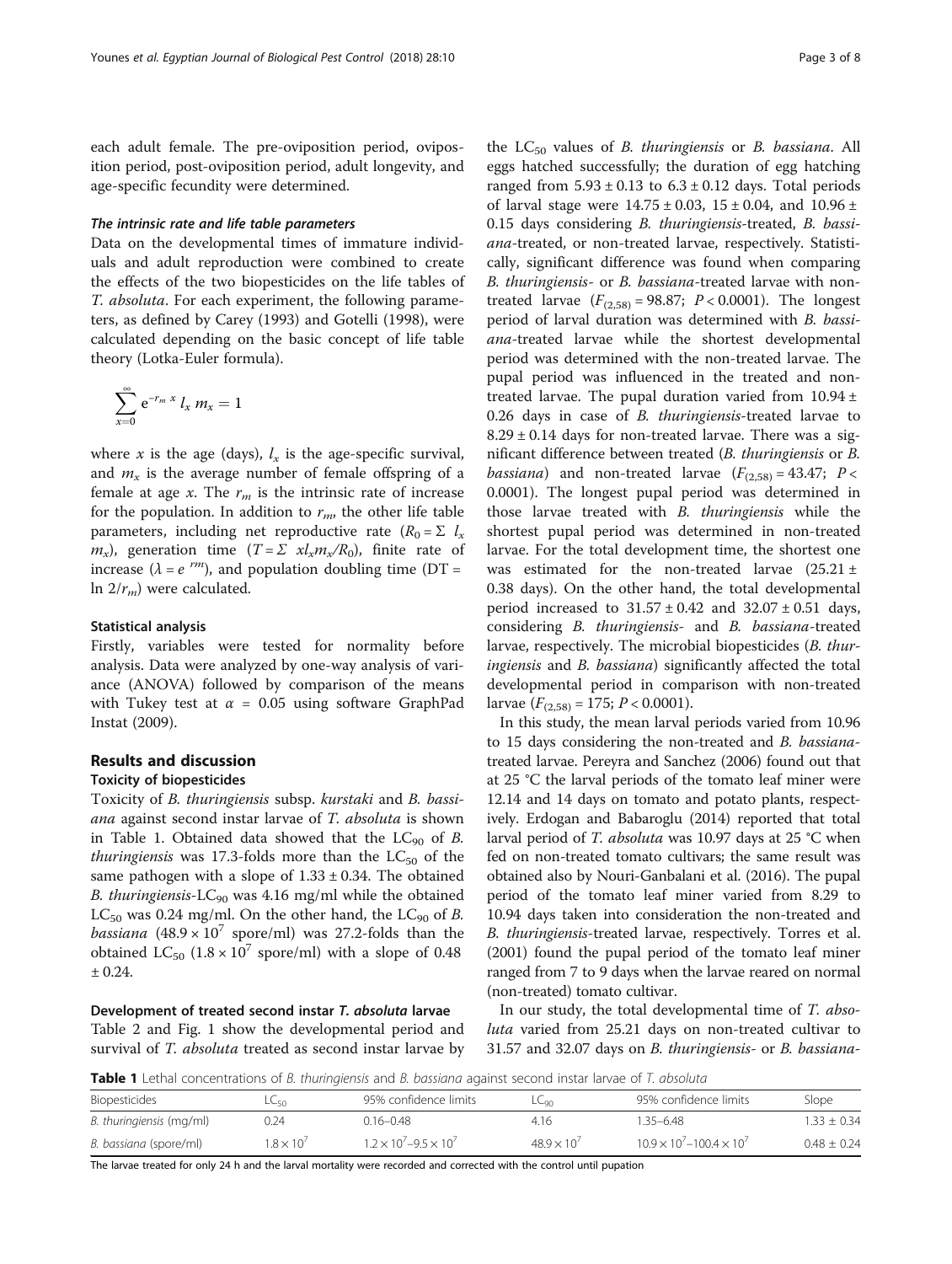|                  | Developmental period (mean $\pm$ SE) days |                   |                          |  |  |  |
|------------------|-------------------------------------------|-------------------|--------------------------|--|--|--|
| Egg              | Larva                                     | Pupa              | Total developmental time |  |  |  |
| $5.93 \pm 0.13a$ | $14.75 \pm 0.03a$                         | $10.94 \pm 0.26a$ | $31.57 \pm 0.42a$        |  |  |  |
| $6.3 + 0.12a$    | $15 \pm 0.04a$                            | $10.77 + 0.24a$   | $32.07 \pm 0.51a$        |  |  |  |
| $5.96 + 0.14a$   | $10.96 + 0.15b$                           | $8.29 + 0.14$     | $25.21 + 0.38b$          |  |  |  |
| 2.95(2.87)       | 98.87 (2,58)                              | 43.47 (2,58)      | 175 (2,58)               |  |  |  |
| 0.057            | < 0.0001                                  | < 0.0001          | < 0.0001                 |  |  |  |
|                  |                                           |                   |                          |  |  |  |

<span id="page-3-0"></span>**Table 2** Development of T. absoluta treated as second instar larvae by  $LC_{50}$  values of B. thuringiensis or B. bassiana

Means followed by the same letter, in the same column, are not significantly different ( $P > 0.05$ )

treated cultivar, respectively. According to Cuthbertson ([2011](#page-6-0)), the mean developmental time of  $T$ . absoluta was 35 days under 25 °C while Erdogan and Babaroglu ([2014](#page-6-0)) showed that the mean total of developmental time of T. absoluta was 31.18 days on non-treated tomato leaves at 25 °C. The treated T. absoluta in our study developed slowly compared to the non-treated individuals. The relatively longer developmental time of T. absoluta on microbial biopesticide-treated cultivar may be attributed to the mode of action of the microbial biopesticides. The developmental time of the herbivore insects are strongly affected by the nutritional qualities of the host plant, which in turn influences its population growth (Du et al., [2004](#page-6-0)).

#### Age-specific survival

The survival rate  $(l_r)$  of T. absoluta treated with B. thuringiensis or *B. bassiana* is shown in Fig. 2 and Table [3](#page-4-0). The highest survival rates of egg, larval, and pupal stages was obtained by larvae fed on non-treated foliages. The survival of the egg stage was 100% while survival of larval and pupal stages was 93.3 and 90%, respectively. Survival of T. absoluta treated with  $LC_{50}$ -B. thuringiensis or B. bassiana showed a similar pattern including high mortality occurring during larval growth which gradually decreased during the pupal stage. The survival rates obtained when larvae were fed on B. thuringiensis- or B. bassiana-treated leaves were 46.6% or 56.6% considering the larval stage, respectively. Also, it was found that the survival rates of pupa were 40% and 46.6% considering larvae treated with B. thuringiensis and B. bassiana, respectively.

## Adult longevity

Data in Table [4](#page-4-0) shows the life span of adult T. absoluta treated as second instar larvae by the  $LC_{50}$ -B. thuringiensis or B. bassiana. Female and male moths from larvae reared on non-treated foliages lived longer than moths from larvae reared on treated foliages. Female life span from non-treated larvae was  $13.2 \pm 0.26$  days in comparison to  $10.75 \pm 0.41$  days and  $10.8 \pm 0.33$  days considering B. thuringiensis- or B. bassiana-treated larvae, respectively. Statistically, a significant difference was obtained when comparing life span of treated and nontreated females  $(F_{(2,30)} = 33.51; P < 0.0001)$ . Adult male longevity showed the same trend (Table [4\)](#page-4-0). Adult males



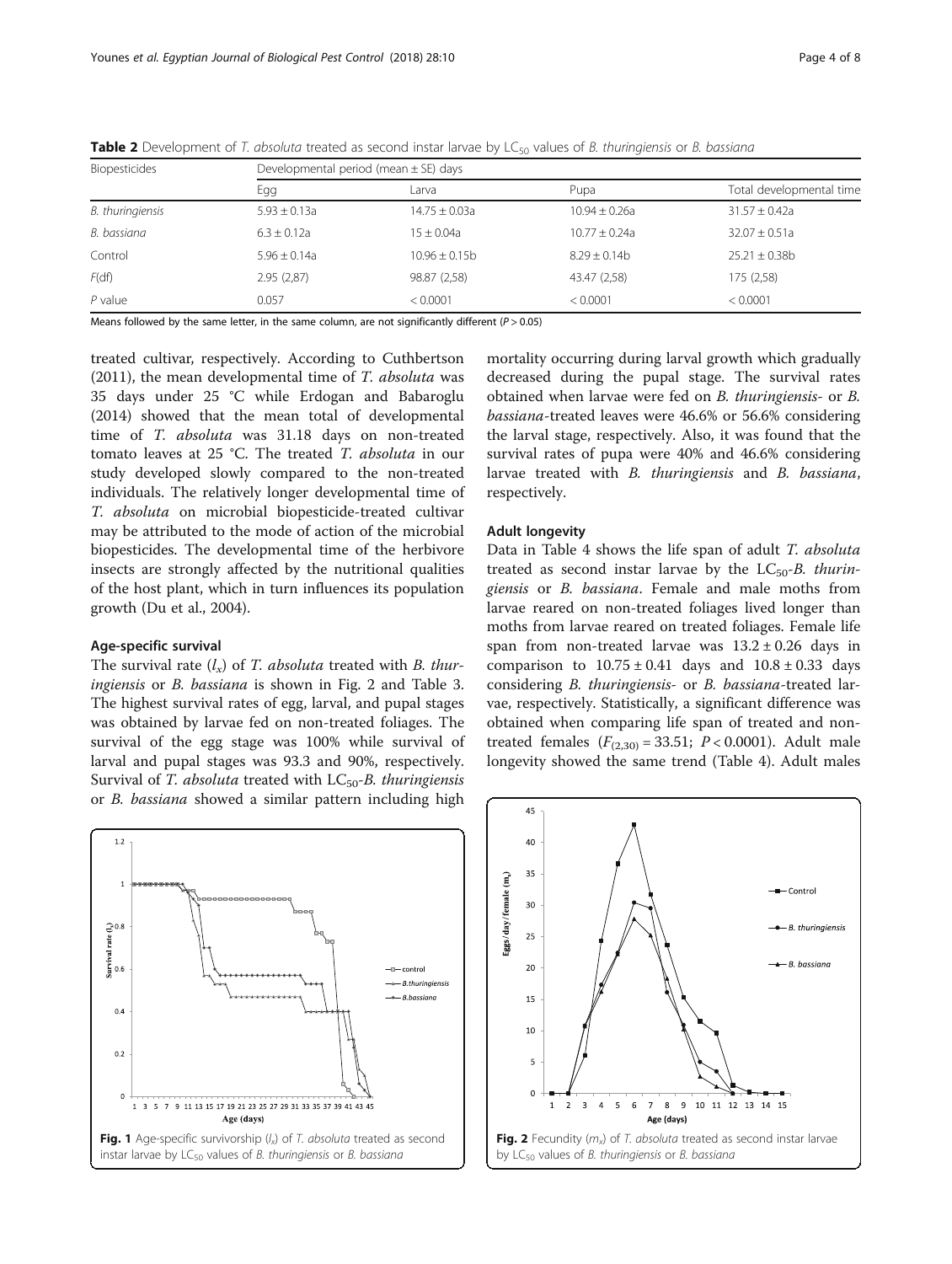| Age stages $(x)$ | Microbial biopesticides | Number alive at begging of $x(l_x)$ | Number dying during $(x)$ | % mortality (100qx) | % cumulative<br>surviving (100rx) |
|------------------|-------------------------|-------------------------------------|---------------------------|---------------------|-----------------------------------|
| Egg              | Control                 | 30                                  |                           | $\Omega$            | 100                               |
|                  | B. thuringiensis        | 30                                  |                           |                     | 100                               |
|                  | B. bassiana             | 30                                  |                           |                     | 100                               |
| Larva            | Control                 | 30                                  |                           | 6.6                 | 93.3                              |
|                  | B. thuringiensis        | 30                                  | 16                        | 53.3                | 46.6                              |
|                  | B. bassiana             | 30                                  | 13                        | 43.3                | 56.6                              |
| Pupa             | Control                 | 28                                  |                           | 3.3                 | 90                                |
|                  | B. thuringiensis        | 14                                  |                           | 6.6                 | 40                                |
|                  | B. bassiana             | 17                                  |                           | 10                  | 46.6                              |
| Adult            | Control                 | 27                                  |                           |                     | 90                                |
|                  | B. thuringiensis        | 12                                  |                           |                     | 40                                |
|                  | B. bassiana             | 14                                  |                           |                     | 46.6                              |

<span id="page-4-0"></span>Table 3 Age-specific mortality of T. absoluta treated with the two tested microbial pesticides

x developmental stage,  $l_x$  number entering stage, 100qx percent apparent mortality, 100 $r_x$  percent cumulative surviving

from non-treated larvae lived  $11.17 \pm 0.32$  days, which was longer than males from larvae treated with B. thur*ingiensis* which lived  $9.48 \pm 0.44$  days and males from larvae treated with *B. bassiana* which lived  $9.63 \pm$ 0.48 days. Statistically, a significant difference was obtained in comparison to adult male longevity of treated and non-treated larvae  $(F_{(2,25)} = 8.88; P = 0.0012)$ .

Obtained data indicated that the microbial biopesticides can also affect survival, growth, and reproduction of herbivore insects. Insect individuals receiving lethal concentration  $(LC_{50})$  of the microbial biopesticides may survive and complete their development but with differences in growth and development as a result of their varying nutritional requirements (Lacey et al., [2001](#page-7-0)). Differences in life span and reproduction period of T. absoluta in this study indicated that the microbial biopesticides had deleterious effects on the treated individuals. The longest female life span was obtained by the non-treated individuals, whereas the shortest life span was obtained by the treated individuals. The same result was obtained considering male life span.

#### Oviposition periods and age-specific fecundity

Table [5](#page-5-0) shows the oviposition periods of treated and non-treated second instar T. absoluta larvae. The pre-

Table 4 Comparison of T. absoluta life span treated as second instar larvae by  $LC_{50}$  values of B. thuringiensis or B. bassiana

| <b>Biopesticides</b> | Life span                     |                                 |  |  |
|----------------------|-------------------------------|---------------------------------|--|--|
|                      | Male<br>Mean $\pm$ SE (range) | Female<br>Mean $\pm$ SE (range) |  |  |
| B. thuringiensis     | $9.48 \pm 0.44a(7-11)$        | $10.75 \pm 0.41a$ (9-12)        |  |  |
| B. bassiana          | $9.63 \pm 0.48a$ (7-12)       | $10.8 \pm 0.33a(9-12)$          |  |  |
| Control              | $11.17 \pm 0.32b$ (9-12)      | $13.2 \pm 0.26b$ (12-15)        |  |  |
| F(df)                | 8.88(2,25)                    | 33.51 (2,30)                    |  |  |
| $P$ value            | 0.023                         | 0.012                           |  |  |

Means followed by the same letter, in the same column, are not significantly different  $(P > 0.05)$ 

oviposition period of non-treated T. absoluta was  $2.4 \pm$ 0.13 days. On the other hand,  $2.13 \pm 0.13$  and  $2 \pm 0.1$  days were obtained considering pre-oviposition period of B. thuringiensis- and B. bassiana-treated females, respectively. Statistically, no significant difference was obtained in comparing the pre-oviposition periods of treated and non-treated *T. absoluta*  $(F_{(2,32)} = 2.84; P = 0.294)$ . The oviposition periods of females from non-treated larvae were statistically significant against those of females from B. thuringiensis- or B. bassiana-treated larvae  $(F_{(2,32)} = 9.34; P = 0.045)$ . The oviposition periods obtained were  $8.93 \pm 0.23$ ,  $7.85 \pm 0.24$ , and  $7.5 \pm 0.31$  days considering non-treated, B. thuringiensis-treated, and B. bassiana-treated individuals, respectively. Also, a significant difference between the post-oviposition periods of treated and non-treated T. absoluta larvae  $(F_{(2,32)} = 21.9;$  $P < 0.0001$ ) was produced. There were no differences among females from larvae treated with B. thuringiensis and those from larvae treated with B. bassiana considering pre-oviposition, oviposition, and post-oviposition periods as shown in Table [5](#page-5-0).

The fecundity was affected significantly by the microbial biopesticide treatments as shown in Table [5](#page-5-0). The fecundity of female from non-treated larvae was  $202.4 \pm 3.95$  eggs with daily oviposition rate of 22.78  $\pm$  0.55 eggs. Fecundity of those females from B. thuringiensis- or B. bassiana-treated larvae were  $146.87 \pm$ 4.4 or  $134.4 \pm 7.3$  eggs with daily oviposition rate of  $18.46 \pm 1.1$  and  $18.07 \pm 1.03$  eggs, respectively. Statistically, a significant difference of fecundity was found between the non-treated larvae and treated larvae  $(F_{(2,32)} = 53.18; P = 0.018)$ . Similarly, a significant difference was obtained considering the daily ovipositional rate of females from non-treated and treated larvae  $(F_{(2,32)} = 11.16; P = 0.033)$ . No significant differences were obtained in comparison with the fecundity and daily ovipositional rate of females from B. thuringiensis- or B. bassiana-treated larvae (Table [5](#page-5-0)).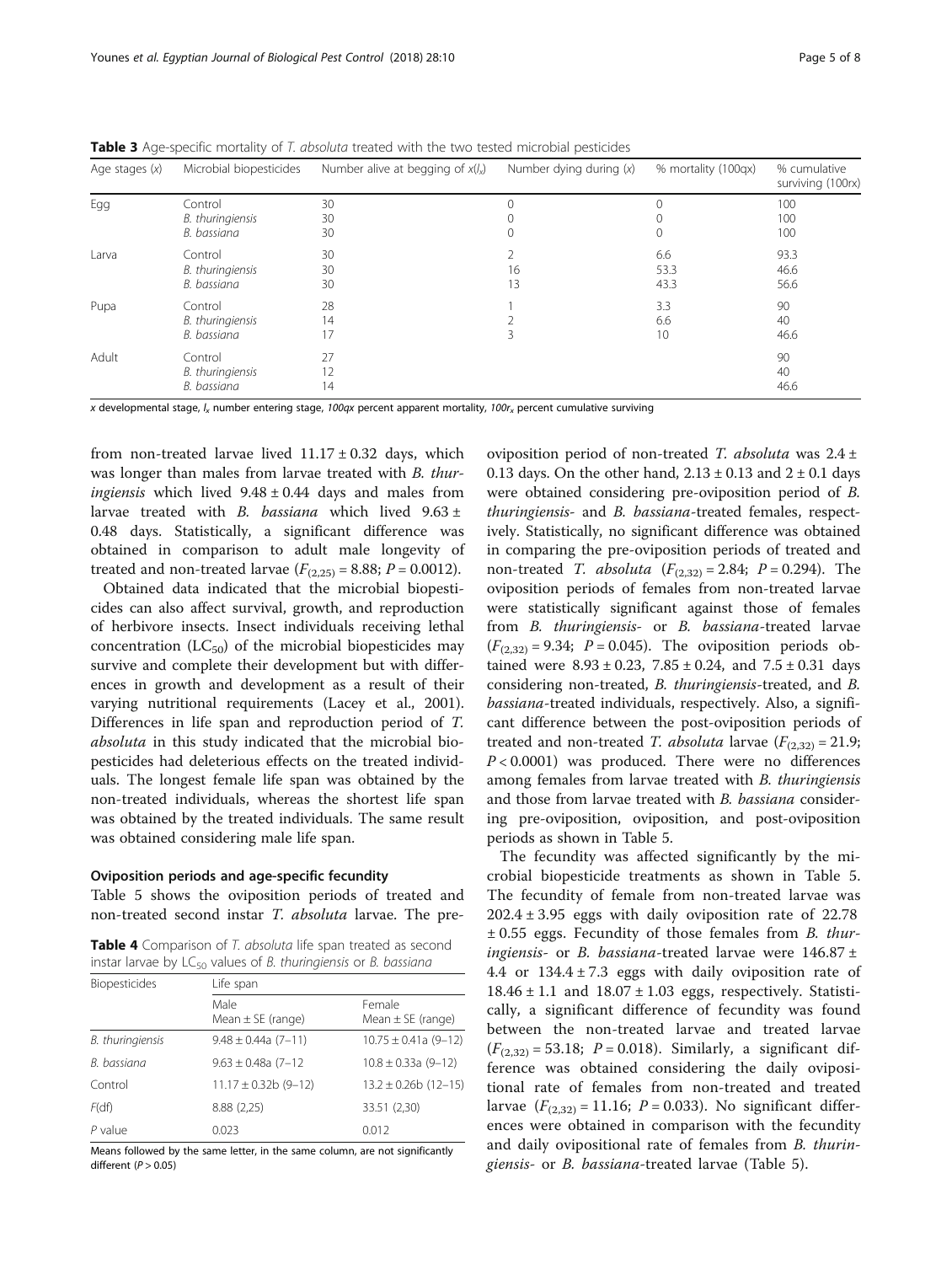| Parameters                    | $(Mean \pm SE)$    | F(df)             | $P$ value        |             |          |
|-------------------------------|--------------------|-------------------|------------------|-------------|----------|
|                               | Control            | B thuringiensis   | B. bassiana      |             |          |
| Pre-oviposition period (day)  | $2.4 + 0.13$ a     | $2.13 \pm 0.13$ a | $2 \pm 0.1 a$    | 2.84(2.32)  | 0.294    |
| Oviposition period (day)      | $8.93 + 0.23$ a    | $7.85 + 0.24$ b   | $7.5 + 0.31$ b   | 9.34(2.32)  | 0.045    |
| Post-oviposition period (day) | $1.67 + 0.21$ a    | $0.5 + 0.02$ b    | $0.3 + 0.02$ b   | 21.9(2,32)  | < 0.0001 |
| Fecundity (no.)               | $202.4 + 3.95$ a   | $146.87 + 4.4 h$  | 134.4 + 7.34 b   | 53.18(2,32) | 0.018    |
| Daily ovipositional rate      | $22.78 \pm 0.55$ a | $18.46 \pm 1.1$ b | $18.07 + 1.03$ b | 11.16(2,32) | 0.033    |

<span id="page-5-0"></span>**Table 5** Oviposition periods and fecundity (mean  $\pm$  SE) of T. absoluta treated as second instar larvae by LC<sub>50</sub> values of B. thuringiensis or B. bassiana

Means followed by the same letter, in the same row, are not significantly different ( $P > 0.05$ )

The age-specific fecundity  $(m<sub>x</sub>)$  of T. absoluta females from non-treated larvae and those from *B. thuringiensis*or B. bassiana-treated larvae is shown in Fig. [2](#page-3-0). The first oviposition occurred at age of 3 days of female lifetime considering non-treated and treated females. The highest daily fecundity  $(m_x)$  of T. absoluta females were 42.8, 30.4, and 27.8 female offsprings per female per day considering females from non-treated, B. thuringiensistreated, and B. bassiana-treated larvae, respectively. The highest daily fecundity was obtained at the age of 6 days. Treatment of T. absoluta larvae by the tested microbial biopesticide affected the age-specific fecundity of females. The obtained oviposition period of females from B. thuringiensis-treated larvae was  $7.85 \pm 0.24$  days while this period for treated larvae with *B. bassiana* was  $7.5 \pm$ 0.31 in comparison to oviposition period of  $8.93 \pm$ 0.23 days for females from non-treated larvae.

Differences in life span and reproduction period of T. absoluta in this study indicated that the microbial biopesticides had deleterious effects on the treated individuals. The longest female life span was obtained by the non-treated individuals, whereas the shortest life span was obtained by the treated individuals. The same result was obtained considering male life span. The total female fecundity in this study ranged from 202.4 to 134.4 eggs considering non-treated and B. bassiana-treated individuals, respectively. The low number of eggs laid by B. thuringiensis- or B. bassiana-treated individuals could have been affected by the more indirect route of biopesticide treatment. It was observed that young tomato leaf miner individuals treated with the biopesticides fed less and developed more slowly than the non-treated individuals. Different values have been reported for preoviposition period, female fecundity, oviposition period, and longevity of T. absoluta.

#### Population growth parameters

The population growth parameters of microbial biopesticides—treated and non-treated T. absoluta—are given in Table [6](#page-6-0). The highest value of  $R_0$  was observed with T. absoluta adults from larvae fed on non-treated leaves  $(R_0 = 101.33 \pm 18.92)$ . The slowest value of  $R_0$  was

obtained by T. absoluta adults from B. thuringiensistreated larvae  $(R_0 = 38.73 \pm 11.98)$  while  $R_0$  value of  $44.57 \pm 11.92$  was observed with adults from B. bassiana-treated larvae. There were significant differences between the net reproductive rates  $(R_0)$  of T. absoluta fed on non-treated and B. thuringiensis- or B. bassianatreated larvae ( $F_{(2,87)} = 5.57$ ;  $P = 0.013$ ). However, no significant difference was observed between  $R_0$  values of adults from B. thuringiensis- or B. bassiana-treated larvae. The intrinsic rates of increase  $(r_m)$  were also found to be significant when comparing non-treated and treated cohorts  $(F_{(2,87)} = 11.88; P = 0.041)$  while no significant difference was obtained in comparing T. absoluta generation from larvae fed on B. thuringiensis or B. *bassiana*. The  $r_m$  values were  $0.142 \pm 0.006$ ,  $0.097 \pm 0.01$ , and  $0.099 \pm 0.01$  day<sup>-1</sup> considering *T. absoluta* fed as larvae on non-treated, B. thuringiensis-treated, or B. bassiana-treated foliages, respectively. The highest value of finite rate of increase  $(\lambda)$  was obtained by the nontreated individuals  $(1.15 \pm 0.01 \text{ day}^{-1})$  which was significantly different from B. thuringiensis- or B. bassianatreated individuals  $(F_{(2,87)} = 13.34; P = 0.029)$  while no significant difference was obtained considering the finite rate of increase  $(\lambda)$  from *B. thuringiensis*- and *B. bassi*ana-treated individuals with values of  $1.1 \pm 0.009 \text{ day}^{-1}$ and  $1.11 \pm 0.01$  day<sup>-1</sup>, respectively. The mean generation time  $(T_0)$  was significantly different  $(F_{(2,87)} = 26.98; P <$ 0.0001), considering non-treated individuals  $(32.69 \pm$ 0.4 days) compared to B. thuringiensis- or B. bassianatreated individuals  $(38.09 \pm 0.83$  and  $38.57 \pm 0.58$  days, respectively). The longest generation time was obtained by *B. bassiana-treated individuals while the shortest one* by the non-treated individuals. The doubling time (DT) was found to be significantly different in comparing non-treated and treated individuals  $(F_{(2,87)} = 13.62; P <$ 0.0001). The lowest doubling time was obtained by nontreated individuals  $(4.9 \pm 0.3$  days) while the longest DT was by *B. thuringiensis*-treated individuals  $(7.1 \pm 0.4 \text{ days})$ with no significant difference with DT of B. bassianatreated individuals  $(7.0 \pm 0.3 \text{ days})$ .

The population growth parameters of T. absoluta significantly varied in comparison with microbial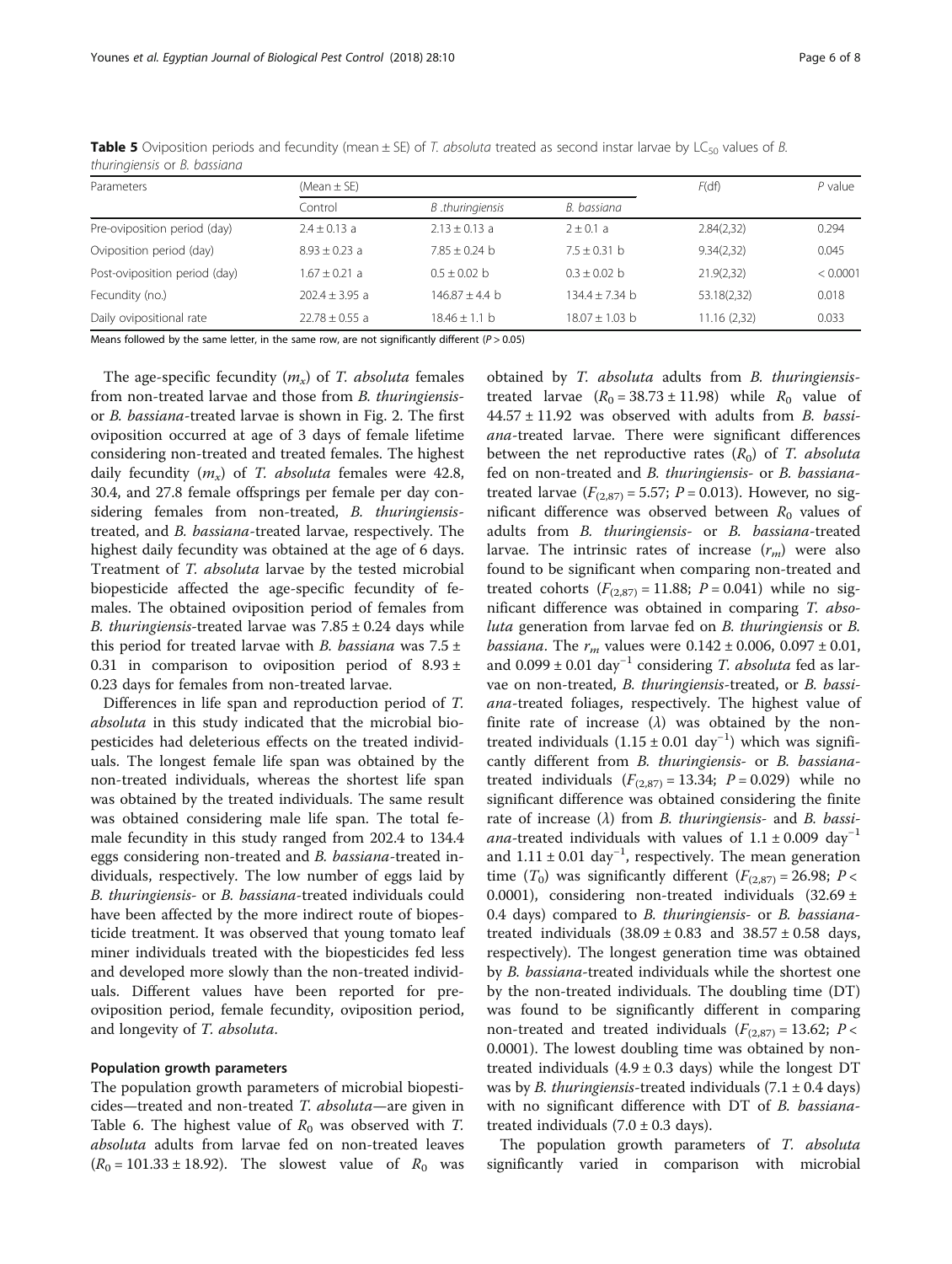| Population parameter                    | (Mean $\pm$ SE)  | F(df)             | $P$ value         |              |          |
|-----------------------------------------|------------------|-------------------|-------------------|--------------|----------|
|                                         | Control          | B. thuringiensis  | B. bassiana       |              |          |
| The net reproductive rate $(R0)$        | $101.3 + 18.9 a$ | $38.73 + 11.98$ b | $44.57 + 11.92$ b | 5.57(2,87)   | 0.013    |
| The intrinsic rate of increase $(r_m)$  | $0.142 + 0.01a$  | $0.097 + 0.01$ b  | $0.099 + 0.01$ b  | 11.88(2.87)  | 0.041    |
| The finite rate of increase $(\lambda)$ | $1.15 + 0.01$ a  | $1.10 + 0.01$ b   | $1.11 + 0.01b$    | 13.34(2,87)  | 0.029    |
| The mean generation time $(T_0)$        | $32.69 + 0.4a$   | $38.09 + 0.83$ b  | $38.57 + 0.58$ b  | 26.98 (2,87) | < 0.0001 |
| Doubling time (DT)                      | $4.9 \pm 0.3$ a  | $7.1 + 0.4 h$     | $7.0 + 0.3 h$     | 13.62(2,87)  | < 0.0001 |

<span id="page-6-0"></span>Table 6 Life table parameters (mean  $\pm$  SE) of T. absoluta treated as second instar larvae by LC<sub>50</sub> values of B. thuringiensis or B. bassiana

Means followed by the same letter, in the same row, are not significantly different ( $P > 0.05$ )

biopesticide-treated and non-treated tomato cultivars in this study. This indicated a deleterious effect of the biopesticides on the treated individuals. The net reproduction rate  $(R_0)$  is a key statistic in population dynamics (Richard, [1961\)](#page-7-0) that summarizes the physiological traits of an insect related to its reproduction capacity. The net reproduction value of T. absoluta treated as second instar larvae with B. *thuringiensis* was the lowest. Moreover,  $R_0$  values observed from B. thuringiensis- or B. bassiana-treated individuals were significantly lower than  $R_0$  of non-treated individuals. The intrinsic rate of increase  $(r_m)$  reached its maximum for non-treated individuals while decrease to the minimum values for biopesticide-treated individuals. Intrinsic rate of increase is important because it reflects the overall effect of the biopesticides on development, reproduction, and survival of the insect species (Southwood and Henderson, [2000\)](#page-7-0). Therefore, the reproduction, development, and survival of T. absoluta treated with B. thuringiensis or *B. bassiana* were low. The mean generation times  $(T_0)$  of biopesticide-treated individuals were longer than those of non-treated individuals. The daily finite rate of increase  $(\lambda)$  was significantly lower for biopesticide-treated individuals in comparison with that for non-treated individuals. Also, higher doubling times (DT) of T. absoluta were obtained with the treated individuals. In conclusion, the microbial biopesticides (B. thuringiensis subsp. kurstaki and B. bassiana) affected the development, survival, reproduction, longevity, and population parameters of T. absoluta. In this study, individuals of T. absoluta receiving lethal concentrations (LC $_{50}$ ) of *B. thuringiensis* or *B. bassi*ana and directly not dead, have long developmental time and lower  $m<sub>x</sub>$  as well as the lowest  $r<sub>m</sub>$  value of immature and low survival rate  $(l_x)$ . Such biopesticide effects could cause reductions in survival fitness of the pest insect. Also, prolonged developmental time could increase the exposure of the insect to its natural enemies.

#### Conclusion

T. absoluta is an important pest of tomato and many other plants of Solanaceae family. Because the primary management tactic for *T. absoluta* control is often the chemical methods although it is not a sustainable option

in the long run due to insecticide resistance. An attractive alternative tool to control this pest is the use of microbial biopesticides due to their eco-friendly and target selective characteristic. The microbial biopesticides (B. thuringiensis and B. bassiana) were affected the population parameters of T. absoluta in addition to their acute effects. Our study provides useful data for developing management tactics depending on the changes in the population density of the pest.

#### Authors' contributions

AAY and NZMZ conceived and designed the research. HAA and RF conducted the experiments. AAY and RF analyzed the data and wrote the manuscript. AAY, HAA and NZMZ made critical reviewed and approved the final version. All authors reviewed and approved the final manuscript.

#### Competing interests

The authors declare that they have no competing interests.

#### Publisher's Note

Springer Nature remains neutral with regard to jurisdictional claims in published maps and institutional affiliations.

#### Author details

<sup>1</sup>Department of Entomology, Faculty of Science, Cairo University, Giza, Egypt. 2 Plant Protection Research Institute, Agricultural Research Center, Dokki, Giza, Egypt.

#### Received: 18 September 2017 Accepted: 6 December 2017 Published online: 08 February 2018

#### References

- Abbott WS (1925) A method for computing the effectiveness of an insecticide. J Econ Entomol 18:265–267
- Bielza P (2010) La resistencia a insecticidas en Tuta absoluta (Meyrick). Phytoma Esp 217:103–106
- Carey JR (1993) Applied demography for biologists with special emphasis on insects. Oxford University Press, Oxford
- Chi H (1988) Life table analysis incorporating both sexes and variable development rates among individuals. Environ Entomol 17:26–34
- Chi H, Liu H (1985) Two new methods for the study of insect population ecology. Bull Inst Zool Acad Sin Acad Sin 24:225–240
- Cuthbertson GSA (2011) Development rate of Tuta absoluta. HDC News 168:27 Du L, Ge F, Zhu S, Parajulee MN (2004) Effect of cotton cultivar 404 on
- development and reproduction of Aphis gossypii (Homoptera: Aphididae) and its predator Propylaea japonica (Coleoptera: Coccinellidae). J Econ Entomol 97:1278–1283
- Erdogan P, Babaroglu E (2014) Life table of the tomato leaf miner, Tuta absoluta (Meyrick) (Lepidoptera: Gelechiidae). J Agric Fac Gaziosmanpasa Univ 31:80–89

Finney DJ (1971) Probit analysis, 3rd edn. University Press, Cambridge, pp 1–32 Giustolin TA, Vendramim JD, Alves SB, Vieira SA, Pereira RM (2001) Susceptibility

of Tuta absoluta (Meyrick) (Lepidoptera - Gelechiidae) reared on two species